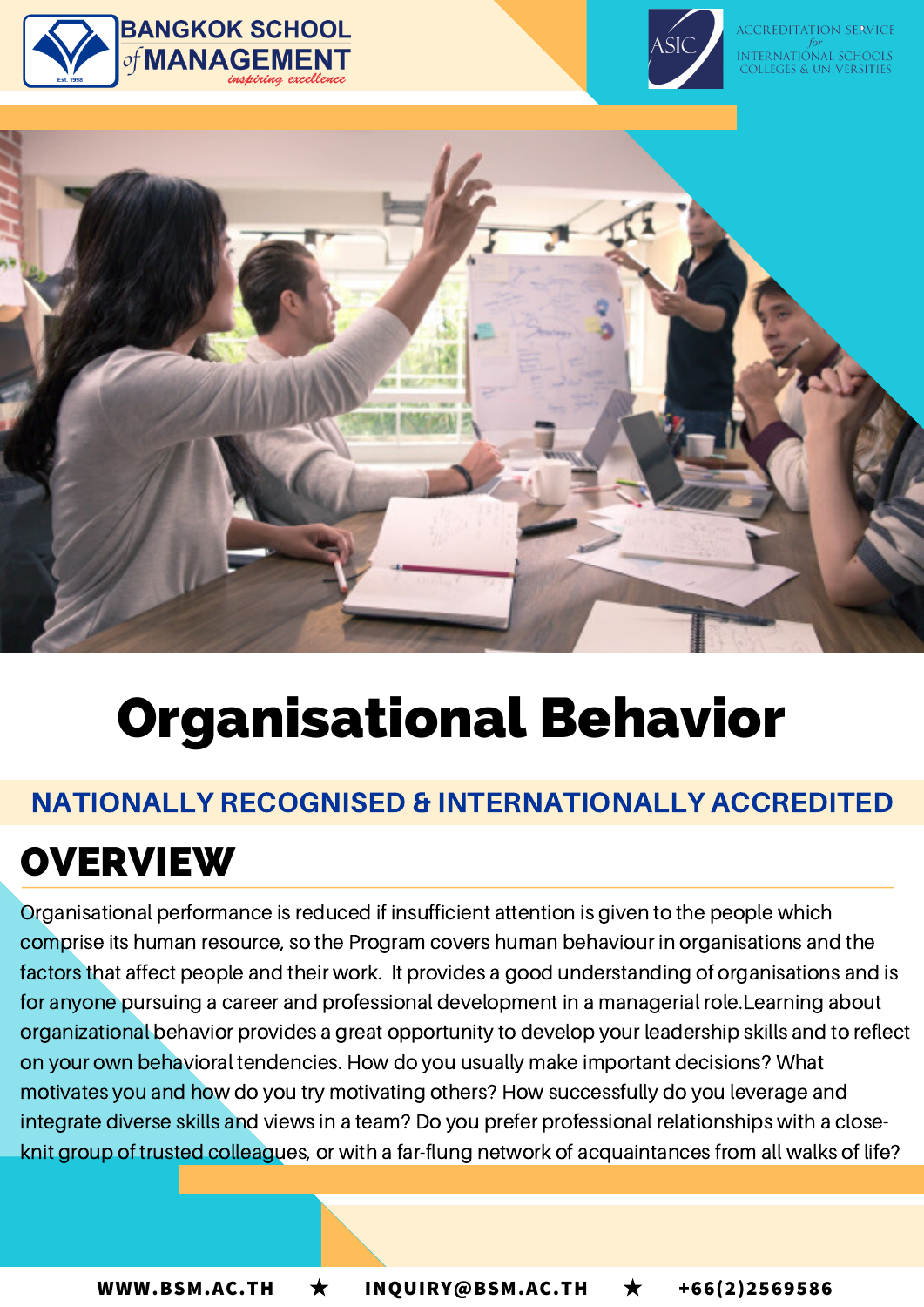# WHAT YOU WILL ACHIEVE

Upon the completion of this course, you will be able to:

- Describe and apply key organizational behavior concepts
- Identify sources of power, motivation, and commitment in an organizational setting
- Improve teamwork skills by understanding team dynamics  $\bullet$
- Review and recommend adjustments to organization structures, design and culture

### METHODOLOGY

Well-balanced theoretical and practical methodology, which includes interactive discussions, case studies, interactive activities/exercises and assignments to understand the concepts and their applicability

### FEE

#### USD2,150 / per person

#### Group Discount:

- 2-4 pax : 2.5%
- 5-7 pax : 5%
- 8-10 pax : 10%
- 11-13 pax : 15%
- 14-16 pax : 20%
- \*\*\*Allprices are VAT inclusive.

#### Fee Includes:

- 5-Day Training
- Nationally Recognized and Internationally Accredited Certificate of Completion
- Module Notes and Stationary
- Tea/Coffee Breaks
- Working Lunches
- \*Note: all other expenses are to be borne by participants.